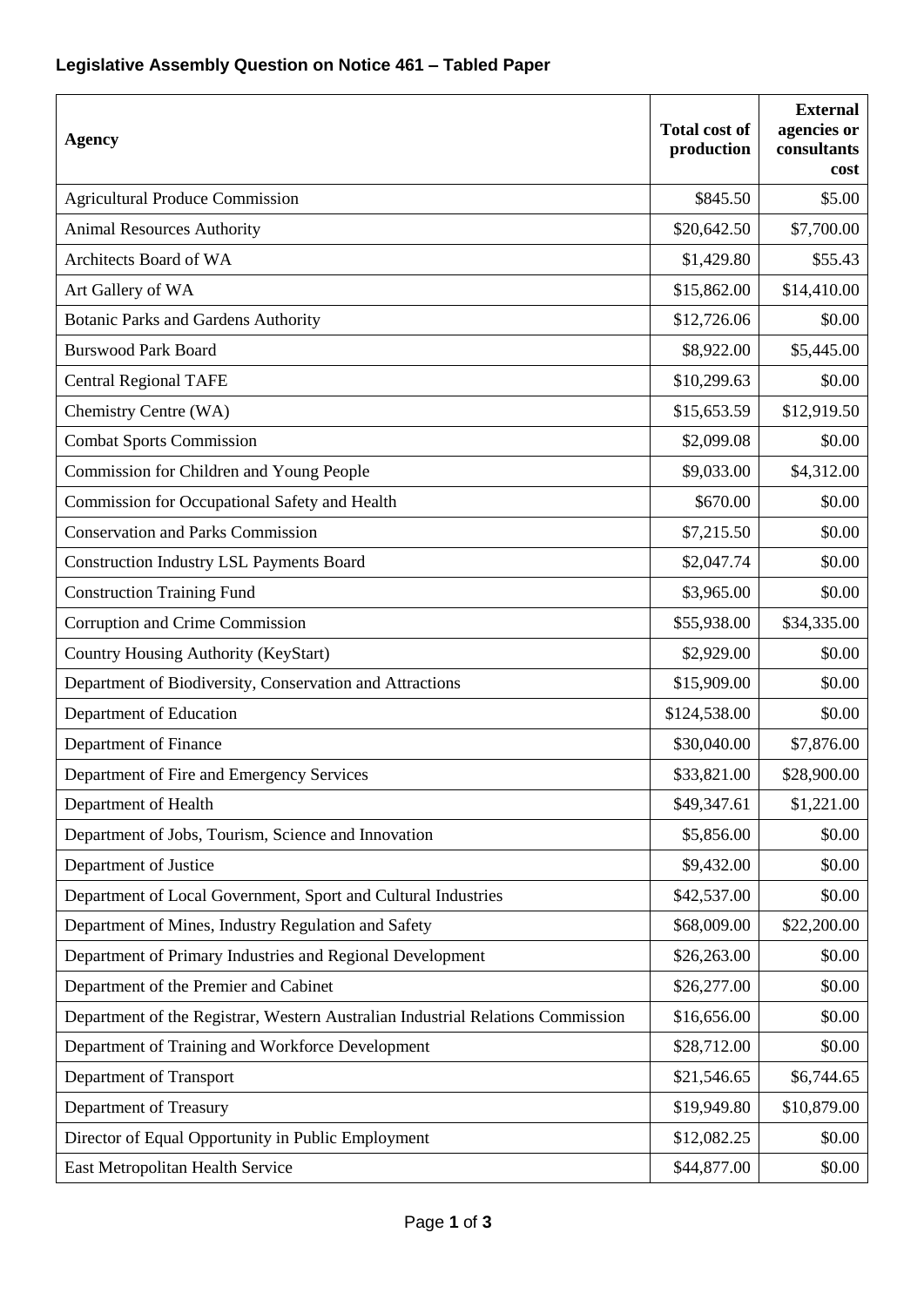## **Legislative Assembly Question on Notice 461 – Tabled Paper**

| <b>Agency</b>                                                        | <b>Total cost of</b><br>production | <b>External</b><br>agencies or<br>consultants<br>cost |
|----------------------------------------------------------------------|------------------------------------|-------------------------------------------------------|
| <b>Economic Regulation Authority</b>                                 | \$14,775.00                        | \$5,970.00                                            |
| <b>Equal Opportunity Commission</b>                                  | \$12,140.37                        | \$0.00                                                |
| Goldfields Esperance Development Commission                          | \$11,153.33                        | \$0.00                                                |
| Government Employees Superannuation Board                            | \$12,282.00                        | \$6,210.00                                            |
| <b>Great Southern Development Commission</b>                         | \$8,607.96                         | \$0.00                                                |
| Health and Disability Services Complaints Office                     | \$22,214.00                        | \$0.00                                                |
| <b>Health Support Services</b>                                       | \$23,851.12                        | \$4,500.00                                            |
| Insurance Commission of WA                                           | \$37,840.12                        | \$21,487.85                                           |
| Keep Australia Beautiful Council                                     | \$7,854.00                         | \$2,530.00                                            |
| Kimberley Development Commission                                     | \$4,547.44                         | \$0.00                                                |
| Law Reform Commission of WA                                          | \$3,261.00                         | \$2,000.00                                            |
| Legal Aid                                                            | \$18,641.00                        | \$12,784.00                                           |
| <b>Legal Practice Board</b>                                          | \$13,387.00                        | \$0.00                                                |
| <b>Liquor Commission</b>                                             | \$1,300.00                         | \$0.00                                                |
| Lotterywest                                                          | \$27,382.95                        | \$18,395.50                                           |
| Main Roads                                                           | \$37,465.00                        | \$17,260.00                                           |
| <b>Mental Health Commission</b>                                      | \$42,540.00                        | \$18,100.00                                           |
| Metropolitan Cemeteries Board                                        | \$11,298.00                        | \$8,106.00                                            |
| Mid West Development Commission                                      | \$3,600.00                         | \$0.00                                                |
| Minerals and Energy Research Institute of Western Australia          | \$5,260.00                         | \$0.00                                                |
| National Trust of Australia                                          | \$18,544.50                        | \$0.00                                                |
| North Metropolitan Health Service                                    | \$72,984.00                        | \$14,916.00                                           |
| North Metropolitan TAFE                                              | \$5,141.00                         | \$0.00                                                |
| North Regional TAFE                                                  | \$2,874.00                         | \$0.00                                                |
| Office of the Environmental Protection Authority                     | \$9,249.00                         | \$0.00                                                |
| Office of the Government Chief Information Officer                   | \$10,439.75                        | \$0.00                                                |
| Office of the Information Commissioner                               | \$7,866.00                         | \$0.00                                                |
| Office of the Inspector of Custodial Services                        | \$49,811.00                        | \$0.00                                                |
| Office of the Public Advocate                                        | \$6,815.12                         | \$1,870.00                                            |
| Parliamentary Commissioner for Administrative Investigations         | \$26,787.00                        | \$0.00                                                |
| Parliamentary Inspector of the Corruption and Crime Commission of WA | \$2,630.00                         | \$0.00                                                |
| Peel Development Commission                                          | \$12,122.40                        | \$7,524.00                                            |
| Perth Theatre Trust                                                  | \$5,100.02                         | \$2,000.00                                            |